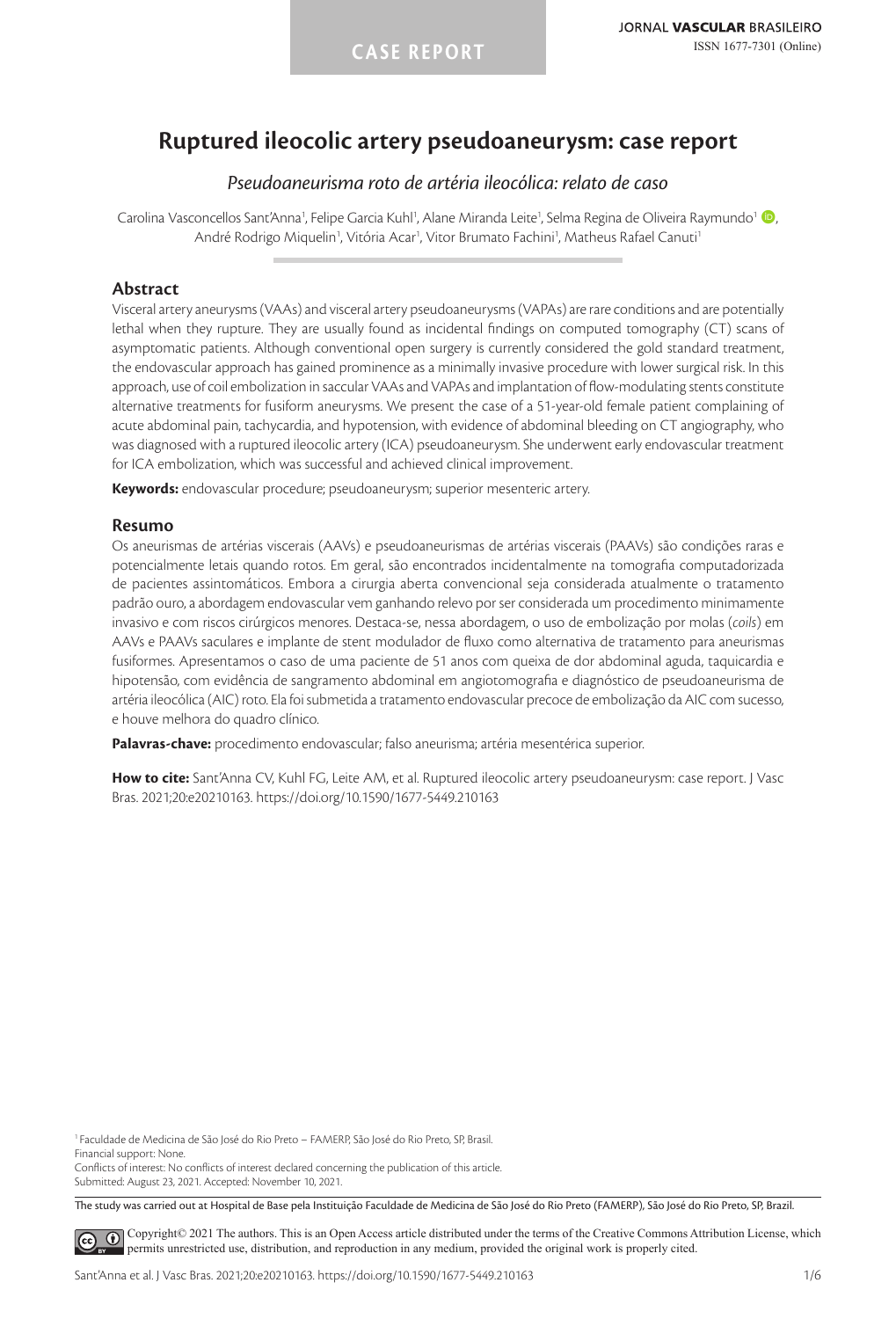### **INTRODUCTION**

Visceral artery aneurysms (VAAs) and visceral artery pseudoaneurysms (VAPAs) are rare, with incidence in the range of 0.01 to 0.2%.1 Technical developments in imaging exams for detecting intraabdominal diseases, such as abdominal computed tomography angiography (angio-CT) and Doppler ultrasound  $(USD),^{2,3}$  and the increased frequency of manipulation of the biliary tract have led to increases in prevalence rates and incidental findings of aneurysms. While VAAs are primarily caused by hypertension, atherosclerosis, dysplasia, and connective tissue diseases, VAPAs are associated with traumas, iatrogenic injuries, and inflammation or infection.<sup>4</sup> The splenic artery is the most often involved in aneurysms and pseudoaneurysms, followed by the hepatic artery, celiac trunk, and inferior mesenteric artery.5

Compared with true aneurysms, VAPAs more frequently involve the gastroduodenal and superior mesenteric arteries (SMA) and ruptured pseudoaneurysms of the SMA are associated with a 37% mortality rate.6

Aneurysms and pseudoaneurysms of the ileocolic arteries (ICA) are rare and generally asymptomatic, but when symptomatic they are associated with signs of rupture such as abdominal pains, lower intestinal bleeding, and intra-abdominal hemorrhage, or signs of hypovolemic shock.7 Conventional surgery is considered the gold standard treatment, but endovascular treatment (ET) is gaining acceptance, particularly for management of patients at high risk from surgery.<sup>8,9</sup>

We present the case of a female patient diagnosed with a ruptured VAPA of the ICA who underwent successful ET. We highlight the importance of knowledge of this condition, which, while rare and potentially fatal, can also have a favorable outcome if diagnosed and treated early.

This study was approved by the Research **DISCUSSION** Ethics Committee at our institution (CAAE: 50239621.8.0000.5415, consolidated opinion number: 4.919.534).

### **DESCRIPTION OF THE CASE**

The patient was a 51-year-old female admitted via emergency because of intense upper abdominal pains with onset 2 days previously, progressive worsening, hour by hour, and no response to analgesics. At admission, her general condition was regular, with cutaneous-mucosal pallor, cold skin, blood pressure of 125 x 59 mmHg, heart rate of 116 bpm, respiratory rate of 17 breaths/min, and body temperature of 36.1º. On physical examination, her abdomen was flat, with mild pain on deep palpation of the superior region, no masses, and no pain on decompression.

Abdominal angio-CT was ordered, showing a large intraperitoneal hematoma in the mesogastric region measuring approximately 800 cm<sup>3</sup> and presence of a moderate volume of free liquid in the abdominal cavity. The SMA was patent and a fusiform dilatation of the ICA was visible, with irregular outlines and contrast leakage to the right throughout its course (Figures 1Aand 1B). The patient reported no history of prior disease and no continuous medication usage, but said she had undergone videolaparoscopic cholecystectomy several years previously.

The patient was transferred to the catheterization laboratory and underwent arteriography, using the Seldinger technique to fit a 5Fr Performa® hemostasis valve (Merit Medical Systems, Inc., Utah, United States) and position a Cobra Performa® catheter (Merit Medical Systems, Inc., Utah, United States), followed by injection of contrast, which showed the dilatation and contrast leakage from the ICA **(**Figures 2Aand 2B). Selective catheterization of the ICA was performed with a Progreat microcatheter (Terumo Corporation, Tokyo, Japan) and the decision was taken to embolize this artery by releasing Axium Prime<sup>TM</sup> 2.5 x 6 cm microcoils (Medtronic, Dublin, Ireland) into the area at the termination of the dilatation and Axium™ 2.5 x 8 cm microcoils (Medtronic, Dublin, Ireland) to seal the outflow, followed by release of Nester® embolization coils (Cook Medical Inc., Indiana, United States) into the contrast leakage area (five 14 x 20 mm coils and two 14 x 18 mm coils), sealing the inflow (Figure 3). After the procedure, the patient reported improvement in pain and was hemodynamically stable. She was discharged from hospital on the 3rd postoperative day. At a 3-month follow-up, she was asymptomatic and control angio-CT showed no leakage or retroperitoneal hematoma (Figures 4A and 4B).

VAAs and VAPAs are rare manifestations, with incidence in the range of  $0.1$  to  $2\%$ ,<sup>1</sup> but, despite their low incidence, they have a high rate of rupture (25%) with significant morbidity and mortality  $(70\%)$ .<sup>5,10</sup> They are caused by a variety of etiologies and initial diagnosis can be achieved with USD and computed tomography (CT) with sensitivity of 50% and 67%, respectively. Angiography is the gold standard, because it enables more specific identification of location and confirmation of collateral flow and can also be used for treatment.<sup>11</sup> VAPAs of the SMA are most frequently caused by inflammation due to pancreatitis or other etiologies, but can also be caused by iatrogenic traumas<sup>6</sup> during surgery or angiography or by accidents or penetrating traumas.<sup>11</sup> The increased frequency of manipulation of the biliary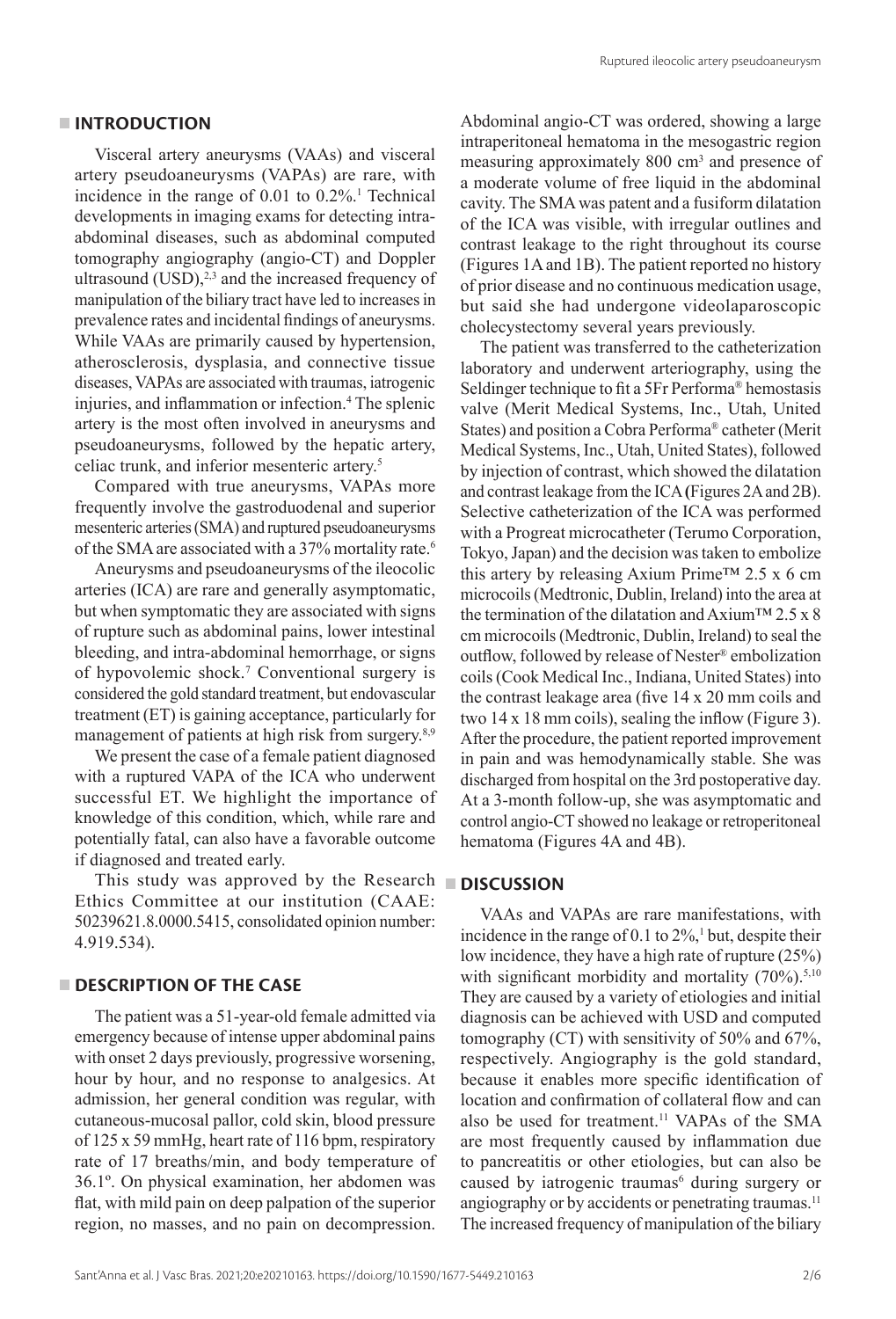

**Figure 1.** Abdominal angiotomography showing: **(A)** superior mesenteric artery with fusiform dilatation of the ileocolic artery, which has irregular borders and contrast leakage; **(B)** large intraperitoneal mesenteric hematoma and presence of free liquid in the abdominal cavity.



**Figure 2.** Angiography of the abdominal arteries showing: **(A)** fusiform pseudoaneurysm in the mid ileocolic artery (black arrow); **(B)** contrast leakage, indicative of rupture (red arrow).

tract with percutaneous endoscopic techniques and catheterization for intravascular chemoembolization have led to increased incidence of pseudoaneurysmal degeneration of visceral vessels, in addition to the role played by arterial trauma after laparoscopic treatment of intraperitoneal and retroperitoneal diseases.<sup>12</sup>

With the dissemination of imaging techniques such as angio-CT and magnetic resonance angiography, diagnoses of VAAs and VAPAs have increased, very often as incidental findings during examinations ordered for other abdominal diseases.10 The clinical presentation of these lesions is often vague and there are no clear signs to warn of imminent rupture. It is recommended that any suspected VAPA should be diagnosed and managed rapidly because of the high rates of rupture and hemorrhage.<sup>11</sup> Pitton et al.<sup>13</sup>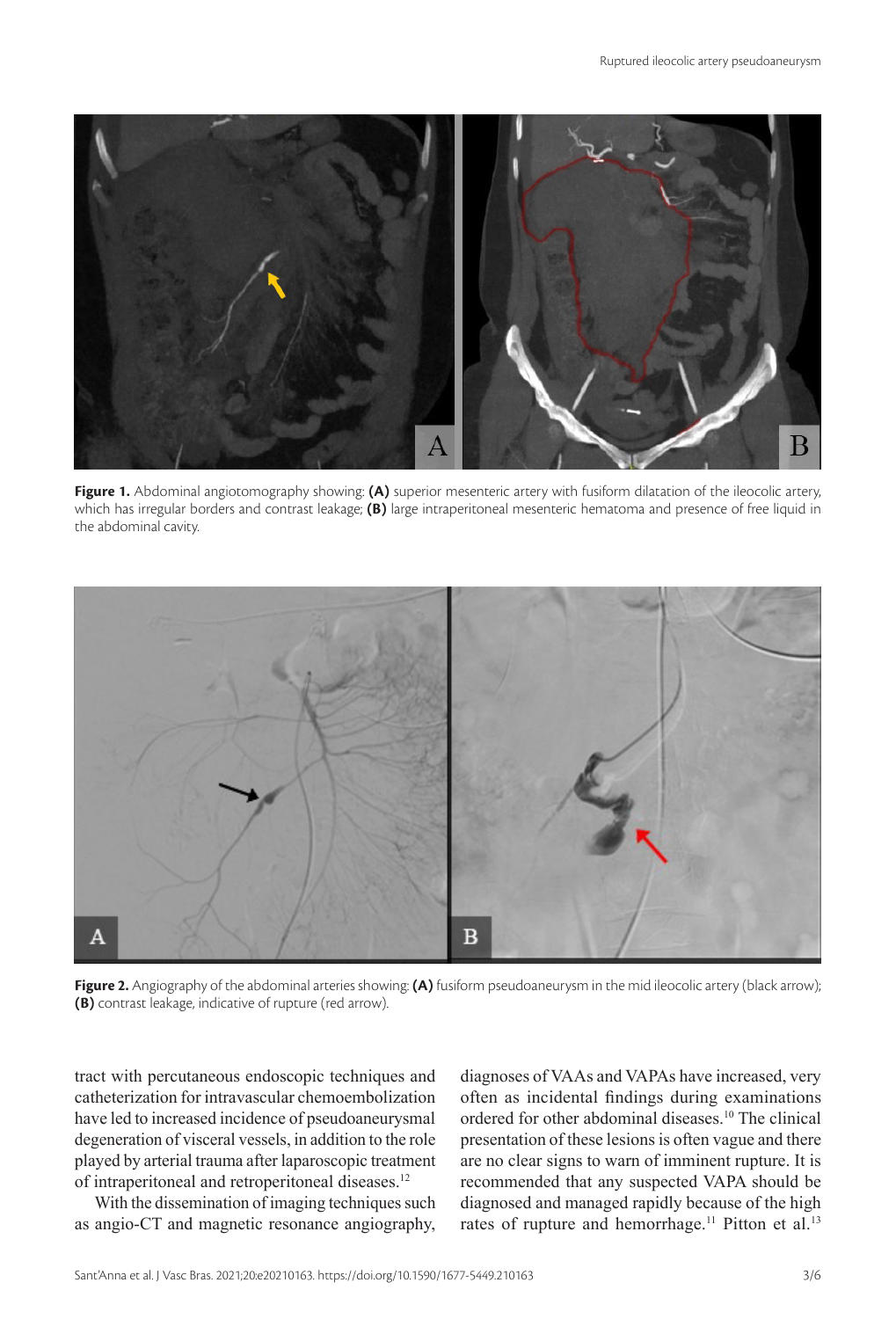found that VAPAs are more likely to rupture than true aneurysms (76.3% vs. 3.1%, respectively).

It was therefore necessary to classify the lesion in order to decide whether to perform a procedure surgical



**Figure 3.** Control angiography after embolization of the ileocolic artery with microcoils, showing outflow and inflow sealed and no leakage (black arrow).

(open or catheter embolization) or adopt conservative follow-up.14 Conventional open techniques include resection with revascularization and ligature or final resection of the organ (generally splenectomy) and remain the gold standard treatment.<sup>8,15</sup> However, they can very often cut off the blood flow in the principal artery and cause intestinal ischemia of varying degrees.<sup>14</sup>

Tulsyan et al.<sup>12</sup> demonstrated that conventional surgery can increase morbidity and mortality in cases with difficult to access sites, with technical difficulties, or with associated comorbidities that prevent vascular reconstruction, and in patients admitted in critical conditions (acute bleeding and rupture). They observed a 96% success rate for endovascular coil embolization<sup>12</sup>

Certain limitations of open surgery make minimally invasive endovascular procedures an option for patients who are at greater risk from surgery.8,9,16 For hemodynamically stable patients, ET remains the first-choice option for known arterial bleeding and is considered safe and effective for treating VAPAs. One advantage of this type of approach is that it enables treatment to be tailored to different conditions, making the method more precise for reducing postoperative morbidity. Complications include rupture of the sac, ischemia distal of the pseudoaneurysm sac, and the



**Figure 4.** Control angiotomography 3 months after the procedure showing: **(A)** the microcoils positioned in the ileocolic artery and no leakage; **(B)** image of the entire abdomen, free from retroperitoneal hematoma.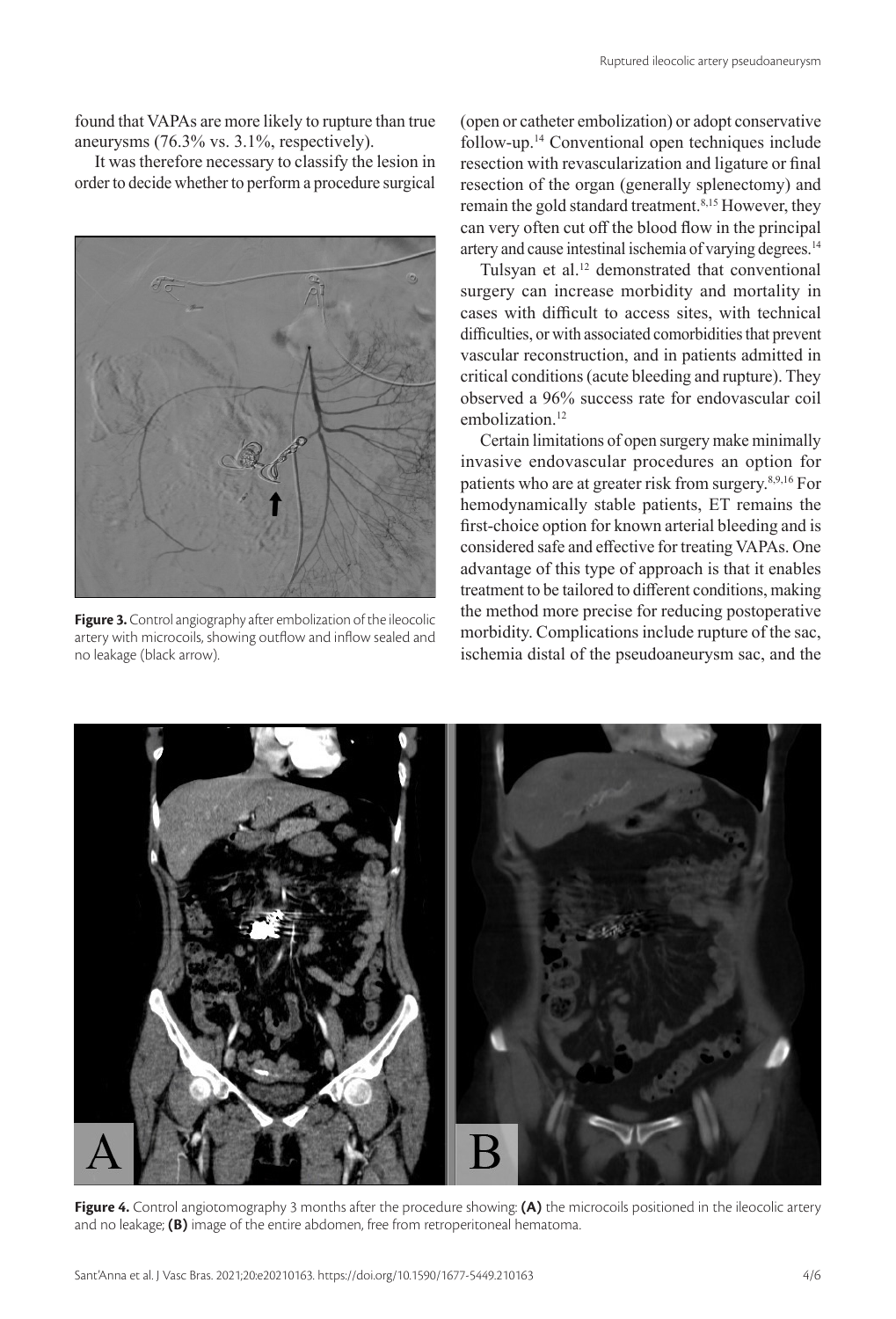possibility of arterial flow into the pseudoaneurysm if restoration of flow proves time-consuming (postembolization syndrome).<sup>11</sup>

A range of materials are available for occluding the artery, including coils, glues, detachable plugs, thrombin, gelfoam, detachable balloons, and embolization copolymer.<sup>11,17,18</sup> One of the principal ET techniques is coil embolization of saccular aneurysms and VAPAs, without impeding the flow through the principal artery.14 Deployment of a flow-modulating stent is also a treatment option for fusiform aneurysms with large diameters and little tortuosity.<sup>14</sup> When the aneurysmal ring is narrow, another option is catheter-guided embolization with coils, detachable or otherwise. The most recent types of coils are of particular interest. They are detachable, are made from platinum (which is a more malleable material), and are helical in shape.<sup>18</sup>

In the case described here, after angiography and selective catheterization of the ICA, the artery was embolized with microcoils to seal the aneurysm sac then Nester® platinum embolization coils (Cook Medical Inc., Indiana, United States) were released and controlled-release dacron fibers were deployed into the area of contrast leakage. The control angiography showed an absence of contrast leakage and preservation of the remaining arteries of the intestinal arch and the SMA. The coils described were chosen because of the compatibility they offer within the pseudoaneurysm sac, thereby averting any possible recanalization of the VAPA.18 In this case, endovascular treatment proved to be safe and satisfactory, with resolution of the patient's symptoms and early discharge on the 3rd postoperative day.

## **CONCLUSIONS**

The case described illustrates the importance of early recognition and management of VAPAs with ET and coils, reducing morbidity and mortality in patients with acute abdomen secondary to hemorrhage of visceral arteries. Although this is a rare condition, similar situations to the one described are responsible for high lethality due to rupture and it is important to disseminate the technique and conduct in-depth studies of the subject. Long-term follow-up with larger numbers of patients will be needed to determine the final role of endoluminal treatment for visceral aneurysms and pseudoaneurysms.

### **REFERENCES**

1. Chiesa R, Astore D, Guzzo G, et al. Visceral artery aneurysms. Ann Vasc Surg. 2005;19(1):42-8. [http://dx.doi.org/10.1007/s10016-004-](https://doi.org/10.1007/s10016-004-0150-2) [0150-2.](https://doi.org/10.1007/s10016-004-0150-2) [PMid:15714366.](https://www.ncbi.nlm.nih.gov/entrez/query.fcgi?cmd=Retrieve&db=PubMed&list_uids=15714366&dopt=Abstract)

- 2. Moraes D Fo, Trevisan FB, Silvestre JMS, et al. Vascular ultrasonography for follow-up of endovascular repair of abdominal aorta aneurysms. J Vasc Bras. 2014;13(3):168-74. [http://dx.doi.org/10.1590/jvb.2014.019](https://doi.org/10.1590/jvb.2014.019).
- 3. Azevedo FC, Zerati AE, Blasbalg R, Wolosker N, Puech-Leão P. Comparison of ultrasonography, computed tomography, and magnetic resonance imaging with intraoperative measurements in the evaluation of abdominal aortic aneurysms. Clinics (São Paulo). 2005;60(1):21-8. [http://dx.doi.org/10.1590/S1807-](https://doi.org/10.1590/S1807-59322005000100006) [59322005000100006.](https://doi.org/10.1590/S1807-59322005000100006) [PMid:15838577.](https://www.ncbi.nlm.nih.gov/entrez/query.fcgi?cmd=Retrieve&db=PubMed&list_uids=15838577&dopt=Abstract)
- 4. Sueyoshi E, Sakamoto I, Nakashima K, Minami K, Hayashi K. Visceral and peripheral arterial pseudoaneurysms. AJR Am J Roentgenol. 2005;185(3):741-9. [http://dx.doi.org/10.2214/ajr.185.3.01850741](https://doi.org/10.2214/ajr.185.3.01850741). [PMid:16120928.](https://www.ncbi.nlm.nih.gov/entrez/query.fcgi?cmd=Retrieve&db=PubMed&list_uids=16120928&dopt=Abstract)
- 5. Pulli R, Dorigo W, Troisi N, Pratesi G, Innocenti AA, Pratesi C. Surgical treatment of visceral artery aneurysms: a 25-year experience. J Vasc Surg. 2008;48(2):334-42. [http://dx.doi.org/10.1016/j.jvs.2008.03.043](https://doi.org/10.1016/j.jvs.2008.03.043). [PMid:18644480.](https://www.ncbi.nlm.nih.gov/entrez/query.fcgi?cmd=Retrieve&db=PubMed&list_uids=18644480&dopt=Abstract)
- 6. Jesinger RA, Thoreson AA, Lamba R. Abdominal and pelvic aneurysms and pseudoaneurysms: imaging review with clinical, radiologic, and treatment correlation. Radiographics. 2013;33(3):E71-96. [http://dx.doi.org/10.1148/rg.333115036](https://doi.org/10.1148/rg.333115036)[. PMid:23674782.](https://www.ncbi.nlm.nih.gov/entrez/query.fcgi?cmd=Retrieve&db=PubMed&list_uids=23674782&dopt=Abstract)
- 7. Roche-Nagle G, O'Donnell D, O'Hanrahan T. Visceral artery aneurysms: a symptomatic aneurysm of the ileocolic artery. Vascular. 2007;15(3):162-6. [http://dx.doi.org/10.2310/6670.2007.00020](https://doi.org/10.2310/6670.2007.00020). [PMid:17573023.](https://www.ncbi.nlm.nih.gov/entrez/query.fcgi?cmd=Retrieve&db=PubMed&list_uids=17573023&dopt=Abstract)
- 8. De Rosa A, Gomez D, Pollock JG, et al. The radiological management of pseudoaneurysms complicating pancreatitis. JOP. 2012;13(6):660- 6. [PMid:23183395.](https://www.ncbi.nlm.nih.gov/entrez/query.fcgi?cmd=Retrieve&db=PubMed&list_uids=23183395&dopt=Abstract)
- 9. Taboada CR, Alonso JG, Cortés RP, Pelayo LV, Hernández PV, Sánchez FS. Dual endovascular repair (coils and stent) of a true aneurysm of the gastroduodenal artery. J Vasc Bras. 2020;19:e20190123. [http://dx.doi.org/10.1590/1677-5449.190123.](https://doi.org/10.1590/1677-5449.190123) [PMid:34178066.](https://www.ncbi.nlm.nih.gov/entrez/query.fcgi?cmd=Retrieve&db=PubMed&list_uids=34178066&dopt=Abstract)
- 10. Shawky MS, Tan J, French R. Gastroduodenal Artery aneurysm: a case report and concise review of literature. Ann Vasc Dis. 2015;8(4):331-3. [http://dx.doi.org/10.3400/avd.cr.15-00086](https://doi.org/10.3400/avd.cr.15-00086). [PMid:26730262.](https://www.ncbi.nlm.nih.gov/entrez/query.fcgi?cmd=Retrieve&db=PubMed&list_uids=26730262&dopt=Abstract)
- 11. Saran M, Biswas S. A rare case of jejunal pseudoaneurysm presenting as acute small bowel obstruction after blunt trauma: discussion, management dilemmas, and a review of relevant literature. Cureus. 2019;11(9):e5655. [http://dx.doi.org/10.7759/](https://doi.org/10.7759/cureus.5655) [cureus.5655](https://doi.org/10.7759/cureus.5655)[. PMid:31700756.](https://www.ncbi.nlm.nih.gov/entrez/query.fcgi?cmd=Retrieve&db=PubMed&list_uids=31700756&dopt=Abstract)
- 12. Tulsyan N, Kashyap VS, Greenberg RK, et al. The endovascular management of visceral artery aneurysms and pseudoaneurysms. J Vasc Surg. 2007;45(2):276-83, discussion 283. [http://dx.doi.](https://doi.org/10.1016/j.jvs.2006.10.049) [org/10.1016/j.jvs.2006.10.049.](https://doi.org/10.1016/j.jvs.2006.10.049) [PMid:17264002.](https://www.ncbi.nlm.nih.gov/entrez/query.fcgi?cmd=Retrieve&db=PubMed&list_uids=17264002&dopt=Abstract)
- 13. Pitton MB, Dappa E, Jungmann F, et al. Visceral artery aneurysms: Incidence, management, and outcome analysis in a tertiary care center over one decade. Eur Radiol. 2015;25(7):2004-14. [http://](https://doi.org/10.1007/s00330-015-3599-1) [dx.doi.org/10.1007/s00330-015-3599-1](https://doi.org/10.1007/s00330-015-3599-1). [PMid:25693662.](https://www.ncbi.nlm.nih.gov/entrez/query.fcgi?cmd=Retrieve&db=PubMed&list_uids=25693662&dopt=Abstract)
- 14. Ikeda O, Tamura Y, Nakasone Y, Iryou Y, Yamashita Y. Nonoperative management of unruptured visceral artery aneurysms: treatment by transcatheter coil embolization. J Vasc Surg. 2008;47(6):1212-9. [http://dx.doi.org/10.1016/j.jvs.2008.01.032.](https://doi.org/10.1016/j.jvs.2008.01.032) [PMid:18440188.](https://www.ncbi.nlm.nih.gov/entrez/query.fcgi?cmd=Retrieve&db=PubMed&list_uids=18440188&dopt=Abstract)
- 15. Santos FS, Sousa KMDS, de Castro TAC, et al. Endovascular treatment of pseudoaneurysms secondary to chronic pancreatitis: reports of two cases. J Vasc Bras. 2018;17(1):71-5. [http://dx.doi.](https://doi.org/10.1590/1677-5449.012517) [org/10.1590/1677-5449.012517.](https://doi.org/10.1590/1677-5449.012517) [PMid:29930685.](https://www.ncbi.nlm.nih.gov/entrez/query.fcgi?cmd=Retrieve&db=PubMed&list_uids=29930685&dopt=Abstract)
- 16. Cely C, Stollman NH. Lupus abdominal crisis owing to rupture of an ileocolic aneurysm with successful angiographic treatment. J Clin Gastroenterol. 2001;32(4):347-50. [http://dx.doi.org/10.1097/00004836-](https://doi.org/10.1097/00004836-200104000-00015) [200104000-00015.](https://doi.org/10.1097/00004836-200104000-00015) [PMid:11276282.](https://www.ncbi.nlm.nih.gov/entrez/query.fcgi?cmd=Retrieve&db=PubMed&list_uids=11276282&dopt=Abstract)